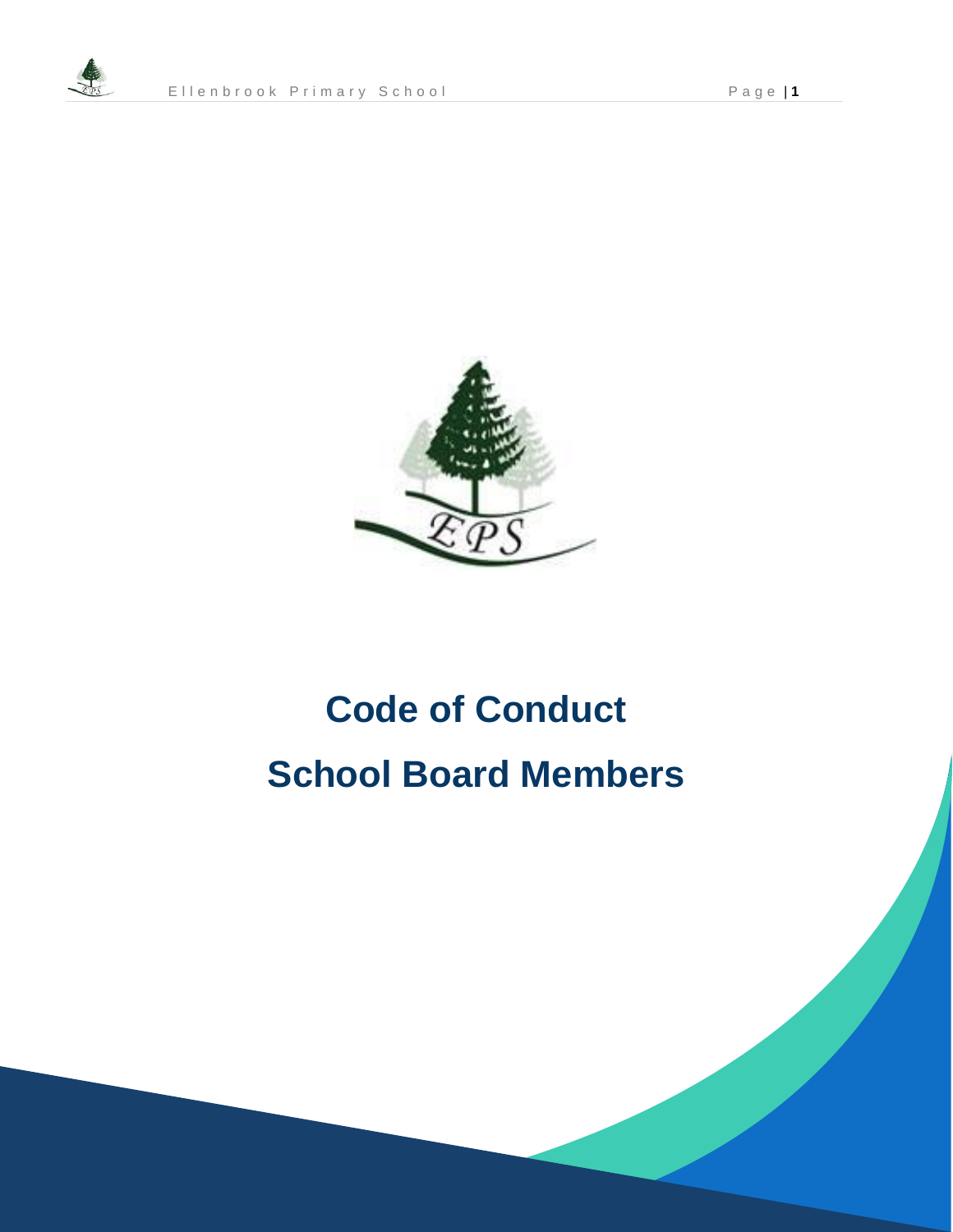

### **1.0 INTRODUCTION**

This document details the expected behaviour ("code of conduct") of all members of the School Board. Board members are required to sign this document signifying agreement to uphold the principles of the code, both, in letter and spirit.

The overriding principle for all Board members is:

*"To act with integrity, where all decisions and actions are in the best interest of the school and students."*

### **2.0 BOARD DECISIONS**

- 1) Board members will take into account the following primary considerations in making Board decisions:
	- a) The vision, ethos and values of Ellenbrook Primary School ("the School").
	- b) What is in the best interests of students.
	- c) What will enhance the education provided by the School both current and future.
- 2) Board members will represent all sectors of the School community and not only one viewpoint or the view of an individual. Board members will regularly seek the views and opinions of the whole School community, especially when new policies are being developed. Any issues arising from these discussions will be added to the agenda for discussion at the next board meeting. Where appropriate individual confidentiality must be maintained.
- 3) Board members will "speak as one voice" in the public arena once a decision has been made.

## **3.0 CONDUCT**

In fulfilling their duties, Board members will:

- 1. Maintain personal and professional integrity.
- 2. Abide by all relevant legislation and industrial agreements.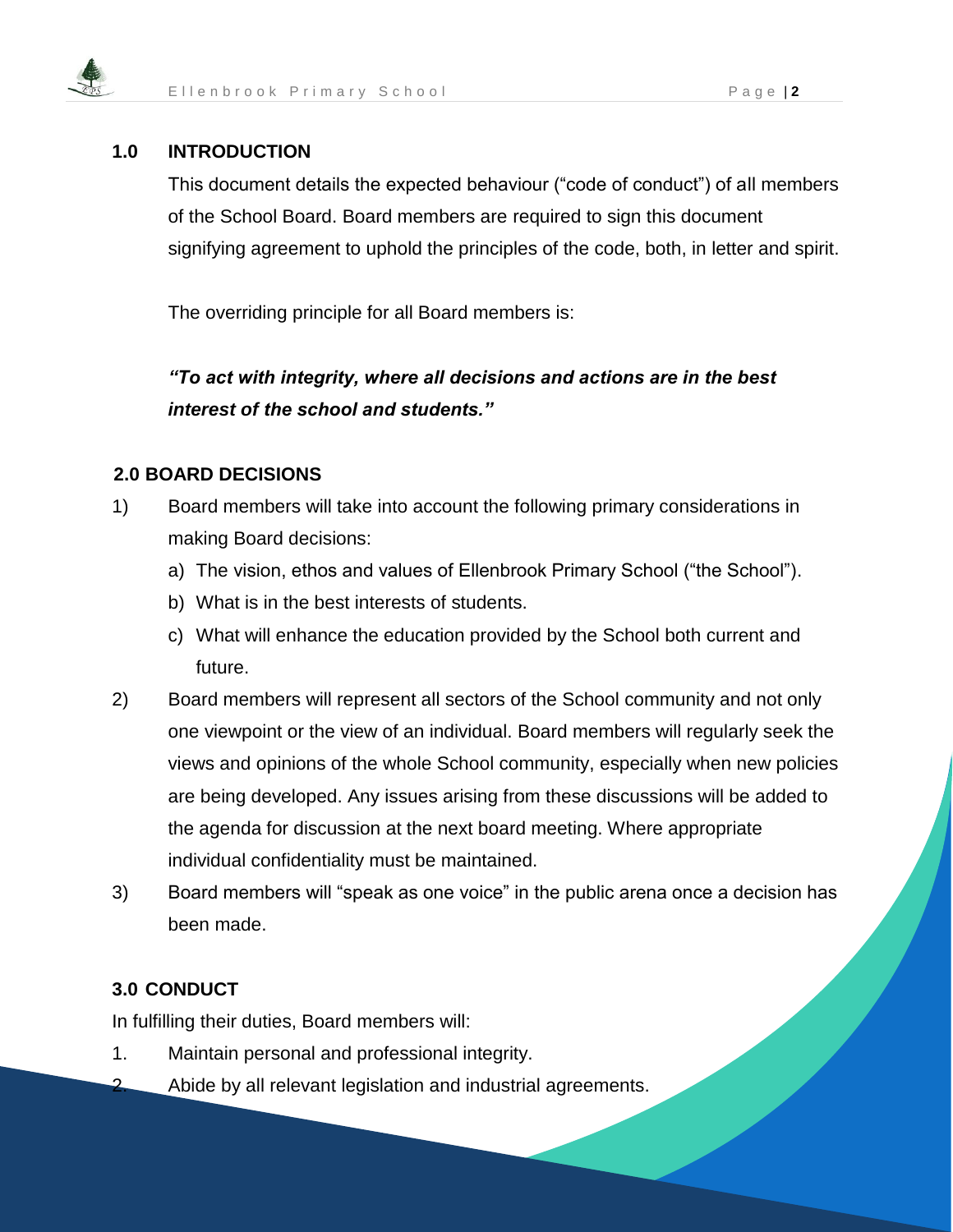

- 3. Conduct themselves in a civil and respectful manner at Board meetings and in the course of Board business.
- 4. Engage in clear and honest two-way communications and transparent processes.
- 5. Act for the benefit of the School and not for personal, professional or third party gain or financial enrichment.
- 6. Board members will maintain confidentiality and privacy with regard to sensitive matters, especially matters of a personal nature relating to staff, students or parents.
- 7. Discrimination of any kind is prohibited.
- 8. Declare any conflict of interest
- 9. Not engage in any direct correspondence with the media but will direct all communications to the principal or board chairperson.
- 10. Maintain appropriate levels of confidentiality at all times. This includes
	- a. Ensuring all Board documents are kept secure.
	- b. Access to Email and other forms of electronic communication are restricted to board members only.
	- c. Care is taken when discussing Board matters outside of board meetings to ensure conversations are not inadvertently overheard.

### **4.0 MEETINGS**

In fulfilling their duties, Board members will:

- 1. Review, **in advance**, all materials relating to items to be discussed at the next board meeting. This will allow for efficient and productive meetings.
- 2. Board members unable to attend a meeting will submit an apology prior to the meeting.
- 3. Board members will actively participate in meetings.
- 4. If Board members are unable to attend a meeting, they must submit an apology prior to the meeting.